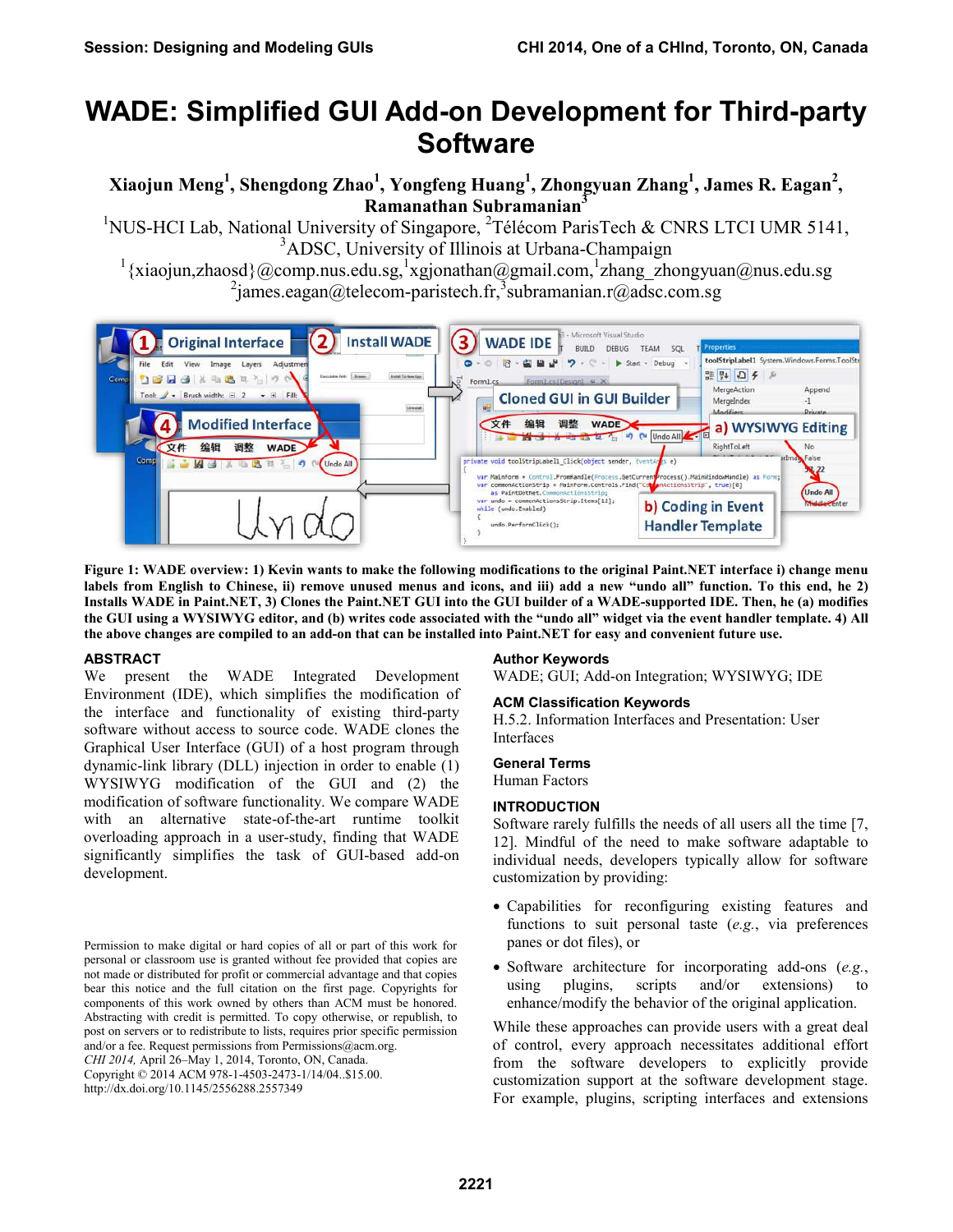require the developer to provide and maintain an external API to their software, which may potentially require maintaining an additional and separate interface to internal functionality.

Owing to the above issues, many software developers do not provide support for add-ons. Even when they do, such support is often limited [\[1\]](#page-9-2). To address this limitation, much research has focused on approaches that enable thirdparty developers to modify the interface or behavior of existing applications *without access to source code* or to *an external API*. These approaches typically work by either: 1) operating on the surface-level of the interface, intercepting input events and output pixels before they are delivered to the application  $(e.g., Prefab [2, 3], Façade [14]),$  $(e.g., Prefab [2, 3], Façade [14]),$  $(e.g., Prefab [2, 3], Façade [14]),$  $(e.g., Prefab [2, 3], Façade [14]),$  $(e.g., Prefab [2, 3], Façade [14]),$  $(e.g., Prefab [2, 3], Façade [14]),$  $(e.g., Prefab [2, 3], Façade [14]),$  or 2) integrating with the toolkit to gain access to the internal program structures (*e.g.*, Scotty [\[4\]](#page-9-6), SubArctic [\[5\]](#page-9-7)). For convenience, we call the former as *surface-based approaches* and the latter as *toolkit-based deep approaches*.

Surface-based approaches allow modifications to GUI elements without access to the internal structure of an application. For example, Façade allows for reconfiguring GUI elements via a simple drag and drop interface [\[14\]](#page-9-5). However, such approaches are limited by their ability to infer the structure and functionality of the interface because they do not have access to the internal program objects or their semantics. *E.g.*, adding new functionality or modifying the behavior of a GUI widget is difficult to accomplish using surface-based approaches [\[4\]](#page-9-6).

This limitation can be overcome to some extent by toolkitbased deep approaches such as Scotty [\[4\]](#page-9-6) or SubArctic [\[5\]](#page-9-7), which operate below the surface of the program to reveal the underlying program logic and functionalities. This allows them to alter the system's appearance and behaviors beyond the surface level. However, toolkit-based deep approaches can be challenging to use. They require a thorough understanding of the relevant parts of the system in order to realize the desired behavior. Even for experienced developers, much effort is needed to make relatively simple modifications to third party software.

Therefore, there exists a trade-off between generalizability, ease of use, and power (the ability to perform deeper modifications). While all previous approaches have their advantages, additional solutions are still needed to better balance the power and ease of use for runtime modification of third-party software.

In this paper, we propose WADE, a simplified and WSYWYG Add-on Development Environment that can ease the task of modifying GUI-based functions in existing software with or without source code, while still enabling developers to make deep changes to the software behavior. To achieve this, WADE injects a dynamically-linked library (DLL) into the host program to retrieve the GUI hierarchy of the host program. It then clones the interface in the IDE so that properties of GUI elements can be directly modified.

Furthermore, WADE provides scaffolding to directly associate event handlers to existing widgets, so that enhancing/modifying software behavior becomes simpler.

Figure 1 shows an example add-on development scenario using WADE. Currently, WADE supports add-on development using both the open source SharpDevelop 4.2 and the Microsoft Visual Studio 2012 Ultimate IDEs for *Windows Form* applications on the Windows XP and Windows 7 platforms.

We conducted an experiment to compare WADE with a Scotty-like toolkit-based deep approach for modifying third party applications. Our results show that users subjectively found WADE much easier to use, and were objectively able to develop GUI-based modifications 2.4 times faster than the alternative approach on average. To summarize, the contributions of this work are:

- We present the WADE prototype along with its software architecture as an integrated solution for significantly facilitating add-on creation for third party software without source code.
- The WADE IDE provides scaffolding for code-based GUI modification through template generation, thereby enabling robust implementation of the complex boilerplate associated with runtime modification.
- We present the results of an empirical comparison between WADE and the state-of-the-art Scotty approach for modifying software [\[4\]](#page-9-6), which shows that WADE is significantly faster for GUI modifications.

# **RELATED WORK**

As previously mentioned, surface-based adaptation [\[2,](#page-9-3) [3,](#page-9-4) [14,](#page-9-5) [15\]](#page-9-8) and toolkit-based subsurface modification [\[4,](#page-9-6) [5,](#page-9-7) [16\]](#page-9-9) are the two main approaches that support third-party application modifications without access to the software's source code. As a comprehensive review of the different variants of these two approaches has already been discussed in Eagan *et al*. [\[4\]](#page-9-6), we now highlight those works most relevant to WADE.

# **Surface-level modification**

Surface-level modifications do not require any support by the application developer. Instead, they operate on the interface that is presented to the user and the input events he or she provides. For example, Yeh *et al.*'s Sikuli scripting environment [\[17\]](#page-9-10) allows users to write scripts that reference screenshots of particular controls, to refer to existing application elements.

Stuerzlinger *et al*.'s UI Façades [\[14\]](#page-9-5) intercept individual widgets as they interact with the window server. This allows a developer to easily replace them at the window server level with an alternate implementation, such as by regrouping together widgets from different applications or replacing a radio button with a pop-down menu. Dixon and Fogarty's Prefab [\[2\]](#page-9-3) examines pixels as they are drawn on the screen to infer which parts correspond to which widgets.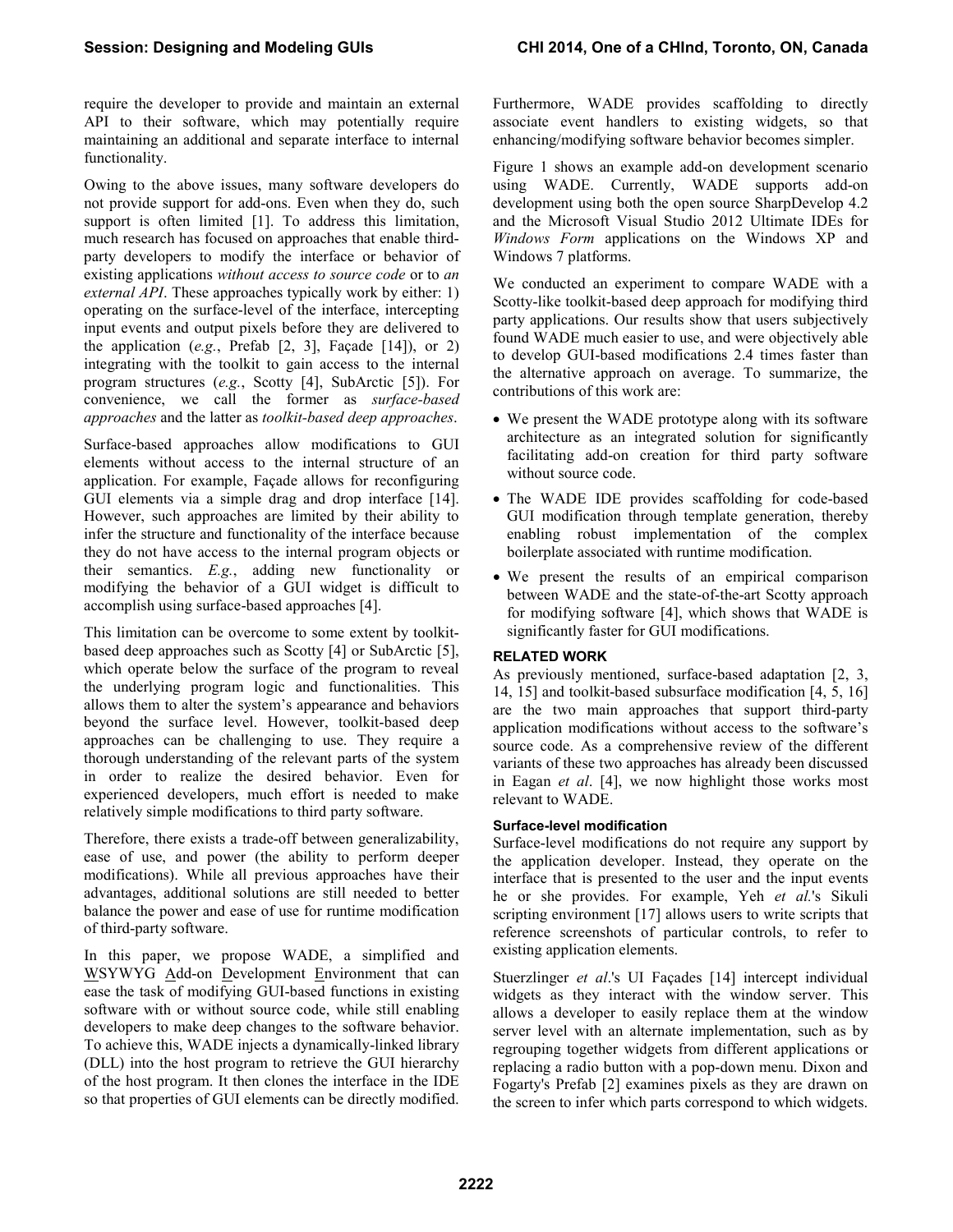It then allows the interception and replacement of these pixels to change the output of a particular interface. Combined with input redirection, Prefab can enable alternate software functionality.

However, all of these solutions are limited by their ability to infer the structure and functionality of the interface. They do not have direct access to internal program objects or their semantics. As a result, it is typically challenging for such approaches to make modifications that alter both GUI elements and their underlying program logic. Such limitations can be overcome to some extent by toolkit-based deep modification approaches.

#### **Toolkit-based deep modification**

Edwards *et al.*'s SubArctic toolkit [\[5\]](#page-9-7) extends Java's AWT to provide explicit hooks that allow third-party developers to add new UI modifications. These hooks provide specific support for extensibility, allowing a third-party developer to add new functionality to existing applications built with the SubArctic toolkit, without explicit software support. However, UI modifications are only feasible for applications built using the SubArctic toolkit. For other types of applications, such modifications become infeasible.

Eagan *et al.*'s Scotty [\[4\]](#page-9-6) uses injection to perform runtime toolkit overloading, in which an existing toolkit is altered specifically to provide explicit support for modifications. It provides a *meta*-toolkit for developers to modify existing third-party applications. Third-party developers must, however, explicitly *inspect* and *make sense of* the existing application before eventually applying acquired knowledge in a separate coding environment [\[6,](#page-9-11) [9\]](#page-9-12). This process can be complex, creating barriers that limit such modifications to experienced and dedicated programmers.

#### **USING WADE**

Our goal with WADE was to create an interface that unifies the various tasks and tools involved in creating third-party program modifications. In contrast to Scotty, where *sensemaking* and *coding* are independent, WADE integrates the two phases into a single environment, making software modification more user-friendly and practicable even to novice programmers.

A third-party developer can use WADE to make a variety of modifications to an application, such as a) basic property changes to a GUI's widgets, b) altering actions associated with interface elements, and c) adding entirely new functionalities. We demonstrate the utility of WADE through the following scenarios. All scenarios have been implemented using WADE.

#### **Language localization and template creation**

Kevin has created a diary template for Notepad.NET and wants to share it with his Russian friend Ivanov, who is not comfortable with English. Unfortunately, Notepad.NET does not currently have a Russian translation, so Kevin loads the WADE property editor add-on into Notepad.NET. In the property editor, he systematically changes each



**Figure 2: Changing the label of the program from English to Russian using WADE's property editor. The user first selects the GUI widget (the** *New* **button), and types its Russian name in the text field of the property editor. Changes to the text are immediately reflected in the host GUI.** 

| File<br>œ,<br>щ<br>ы | Edit View<br>Image<br>$Ctrl + N$<br>New<br>$Ctrl + O$<br>Open<br>Open Recent<br>Acquire<br>Close<br>$Ctrl + W$<br>$Ctrl - S$<br>Save | Layers<br>gail.<br>B<br>×<br>۰. | File<br>Ы<br>я | Edit View<br>New<br>Open<br>Open Recent<br>Acquire<br>Close<br>Save<br>Save As Ctrl+Shift+S | Image<br>$Ctrl - N$<br>$Ctrl \cdot O$<br>Ctrl+W<br>$Ctrl + S$ | Layers               | Adjustm                   |
|----------------------|--------------------------------------------------------------------------------------------------------------------------------------|---------------------------------|----------------|---------------------------------------------------------------------------------------------|---------------------------------------------------------------|----------------------|---------------------------|
| ы                    | Save As Ctrl+Shift+S<br>$Ctrl + P$<br>Print<br>Exit                                                                                  |                                 |                | <b>Batch Image Conversion</b><br>Print<br>Exit                                              | $Ctrl + P$                                                    | $\ddot{\phantom{1}}$ | JPEG<br><b>BMP</b><br>PNG |

**Figure 3: Using WADE, one can easily add an external service to the host program. The utility enabling batch image conversion to JPEG, BMP and PNG is added to Paint.NET by linking to the** ImageMagick **graphic library.** 

widget's label to its Russian translation, as shown in Figure 2. He then exports those changes to a new add-on component that Ivanov can load into his English copy.

Kevin then decides to add a toolbar button as a shortcut to the new diary template he has created. While the property editor can alter properties of existing widgets, it cannot add new widgets. Kevin loads the WADE IDE and chooses the Clone GUI command to clone the Notepad.NET interface into a new project. Using the WADE add-on that Kevin already loaded into Notepad.NET for translation, the clone command walks the interface hierarchy and serializes it to the WADE IDE. In the WADE IDE's GUI builder, Kevin then adds a new toolbar button for the diary. He then uses WADE to generate an event handler template, into which he writes the code to load his new diary template.

#### **Link to external function call**

Lee took a lot of photos in RAW format on her recent trip to Toronto and wants to convert them to JPEGs so that she can open them in Paint.NET. Unfortunately, Paint.NET does not have a batch conversion interface. There is a command-line tool that offers that capability, but she can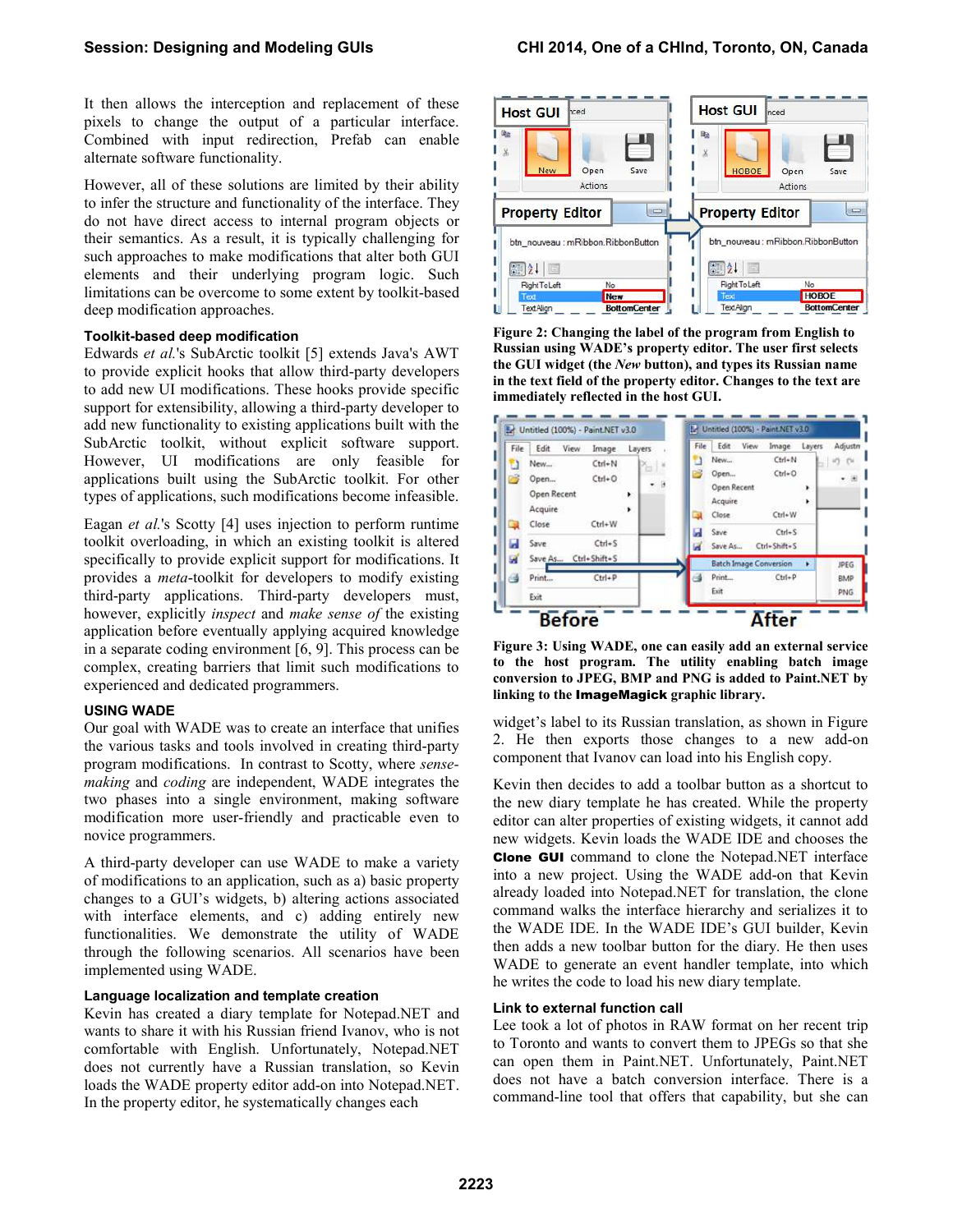never remember the right incantation to make it work. She clones Paint.NET's interface into WADE and adds a new Batch Conversion menu (Figure 3). She then uses WADE's event handler template to invoke the appropriate actions using the command line library, compiles the addon and installs it into Paint.NET.

#### **Discussion**

The above scenarios illustrate some of the different kinds of third-party program modifications that WADE supports. In the first example, Kevin is able to provide a translation for a third-party interface for his friend Ivanov, just by using WADE's property editor add-on for existing programs. For more complex modifications to the interface, such as when Lee adds batch conversion support to Paint.NET, it is necessary to write some code for the new functionality. Here, WADE provides a) support to clone the existing interface into a new project and b) scaffolding to help Lee write her event handlers. The only code she needs to write is the code specifically related to her functionality, which she can then integrate into the cloned GUI hierarchy using WADE's GUI editor. We present the detailed implementation in the following sections.

#### **Comparison with previous approaches**

Other tools provide similar kinds of third-party program modification. Façade [\[14\]](#page-9-5) enables the user to easily simplify an interface by removing and regrouping widgets. However, it does not support changing labels, font styles, background images, *etc*.

Prefab uses a localization example similar to Kevin's scenario in order to show the power of pixel-based approaches. However, Prefab can only access pixels but not the text, and must therefore apply a character recognition process to extract associated text strings. In contrast, WADE retrieves the original label text directly from the host application's internal structure.

The remaining modifications require deep access to the program's internal structures. As such, surface approaches such as Façade and Prefab cannot pierce through the surface to decipher these structures.

Toolkit-based subsurface approaches, such as Scotty, can accomplish all the tasks above, but do not provide the scaffolding and support of an IDE that WADE does. In order to perform language localization, for example, a developer must inspect the UI hierarchy and associate program objects to identify widgets and corresponding labels, before writing the appropriate code from scratch to change the labels to another language. WADE, on the other hand, simplifies this process by presenting a unified environment and scaffolding for many of these changes. We now describe how WADE facilitates software modifications using the GUI builder.

#### **WADE IDE FOR ADD-ON DEVELOPMENT**

While the details of developing add-ons for third-party software without source code can be complex, the basic

idea involves two important aspects. First, third-party applications may not come with a pre-designed add-on architecture. Therefore, an environment should be designed in which the host application can manage and communicate with add-ons created and integrated with it at a later time. Second, because the application source code is not available, the IDE must facilitate understanding of the host application's internal structure and provide tools to support the creation of add-ons.

#### **Injecting WADE add-on manager to host application**

To achieve the first goal, WADE adopts an approach similar to Scotty's, by injecting an add-on manager into the host application's process space. While Scotty is designed to work on the Mac OS X Cocoa platform, WADE is developed for *Windows Form* applications on the Windows operating system. WADE uses the registry key binding technique to insert compiled code, in the form of a Dynamic Linked Library (DLLs), into the host application at runtime. Once loaded, the injected DLL can use the *CreateRemoteThread* method to create threads that run in the virtual address space of the host processor. This allows it to serve as an add-on manager to load and register any compiled add-ons (also in the form of DLLs) within the host application [\[13\]](#page-9-13).

#### **Supporting third-party add-on development**

However, simply enabling external add-ons to be integrated with the host application is not enough. In order to create meaningful add-ons, a third-party programmer must make sense of an existing application, and apply that knowledge to the development of any new functionality.

Scotty provides various tools including a hierarchy browser, an object inspector, a widget picker, and an interactive interpreter (Python) to support sense-making in the *Cocoa* environment [\[4\]](#page-9-6). While none of the individual tools may be too difficult to use, they only provide partial answers. Knowing how and where to get the different pieces of information, and discovering how to combine them effectively to obtain a high level picture, are both tedious and challenging. Therefore, typically, only experienced programmers are able to use Scotty-like approaches.

In order to reduce the knowledge barrier involved in integrating the different tasks mentioned above, we introduce an IDE specifically for third-party add-on development. An IDE is a software application that provides comprehensive facilities to computer programmers for software development. It is designed to maximize programmer productivity by providing tightly-knit components for authoring, modifying, compiling, deploying and debugging software with similar user interfaces. The IDE, therefore, is more user-friendly and powerful as compared to multiple distinct tools provided by Scotty.

Modern IDEs often come with an integrated GUI builder (also known as GUI editor), which simplifies GUI creation by allowing the designer to arrange widgets using a drag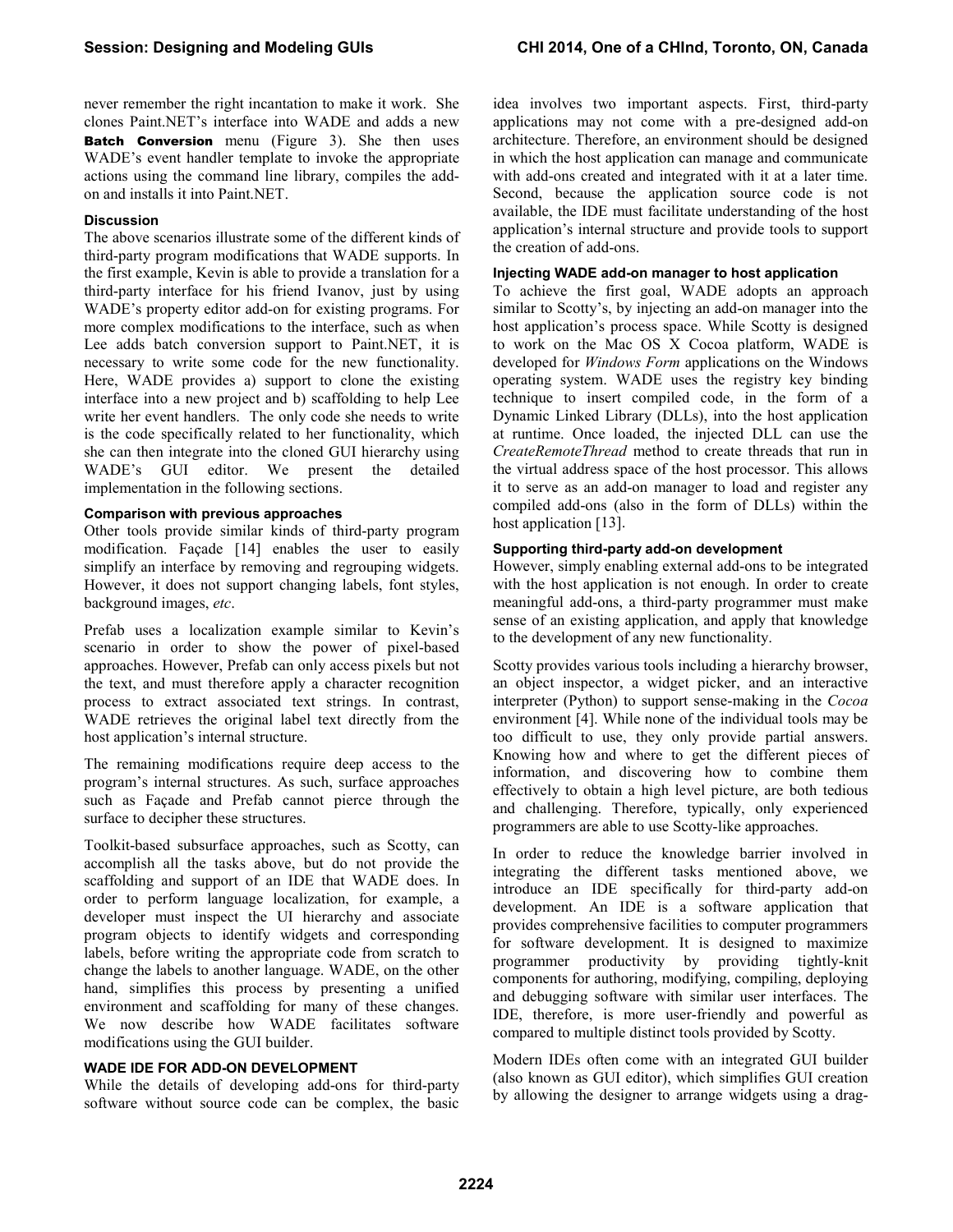and-drop WYSIWYG editor. As today's user interfaces are commonly programmed using an event-driven architecture, GUI builders also simplify creation of event-driven code, by supporting code that connects widgets with the incoming (input) and outgoing (drawing) events that trigger functions providing the application logic.

#### **Integrating WADE with the IDE and GUI builder**

However, integrating an IDE with a GUI builder into the third party add-on development process is no simple task. GUI builders in existing IDEs are designed to facilitate the creation of new interfaces from scratch, rather than to modify existing interfaces. In addition, existing GUI builders tend to assume that source code associated with the GUI components will be available. In our case, however, that crucial piece of information is missing.

In order to enable the WADE GUI builder to modify GUI components and their associated program logic for a thirdparty application, the following steps are needed:

- 1) Extract the GUI hierarchy information from the host application.
- 2) Send this information to the GUI builder inside of an IDE.
- 3) In the IDE, convert this information into a format that can be displayed as GUI widgets in the GUI builder, so programmers can manipulate them in a WYSIWYG fashion.
- 4) Analyze and compile the changes made by the programmer into an add-on that can correctly modify the appearance and behavior of the host application at runtime.

Before elaborating on the implementation process, we will first define a few terms.

GUI frameworks typically organize widgets into a tree. The root tree has sub-trees that represent windows and their associated widgets.

We term the root tree of the host application as *host GUI hierarchy*, which contains many *host widget sub-trees.*  Each *host widget sub-tree* represents a window that has a hierarchy of *host widgets.*

We replicate the *host GUI hierarchy* inside the IDE's GUI builder. The replicated copy is called the *cloned GUI hierarchy*, which consists of many *cloned widget sub-trees*. Each *cloned widget sub-tree* has many c*loned widgets.*

The relationship between these terms is illustrated in the left and right panels of Figure 4. We now describe in more detail the steps involved in using WADE to modify GUI components and associated program logic for a third-party applications.

#### *Step 1: Extract GUI hierarchy information*

We overload the *Injected Add-on Manager* to perform several additional steps beyond basic add-on management. In order to gain access to all of the widgets in the host GUI



**Figure 4: WADE components: the** *Injected Add-on Manager* **(left panel) inside the host application manages add-ons and communicates the GUI information with a compatible IDE via the** *WADE IDE Add-on* **component (right panel). The** *WADE IDE Add-on* **then clones the host application's GUI in the IDE's GUI Builder to allow WYSWYG modification of the original UI. The changes made in IDE can then be compiled into a third-party add-on to alter the appearance and behavior of the host application.**

hierarchy, the Injected Add-on Manager walks each of these trees to extract its structure and to identify the properties (*e.g.*, name, size, location, label, etc.) of each widget in the hierarchy. We use the System.Windows.Forms.Control class in .NET, whose controls property exposes a collection of all of these child controls. Through this component, we can access the structure and properties of an entire application's existing interface.

In addition, the *Injected Add-on Manager* constructs a *component dictionary* of all the widgets of the unmodified *host GUI hierarchy* by using the *name* and *address* of each widget as a (key, value) pair in the dictionary. This information is saved as a reference point so that any potential changes made by a third-party programmer using the IDE can later be discovered.

#### *Step 2: Send information to the GUI builder*

The *Injected Add-on Manager* then serializes the extracted properties of each *host widget* via the *WADE IDE Add-on* to the IDE. For most widgets, information such as name, size, location, text, *etc.* are directly sent through a basic text stream. For widgets with background images or complex structures, such information is first saved as cache files in image or XML format before being transferred over.

# *Step 3: Convert and present GUI information in GUI builder*

After receiving complete GUI information from the *Injected Add-on Manager*, the *WADE IDE Add-on* then constructs a project with the same UI properties as extracted from the original program. With the extracted UI information, the *WADE IDE Add-on* clones the existing interface into a new project in the IDE. In our current WADE implementation, we have integrated the *WADE IDE Add-on* with SharpDevelop 4.2 and Microsoft Visual Studio 2012 Ultimate to provide code and GUI builder support. The *WADE IDE Add-on* uses the serialized information to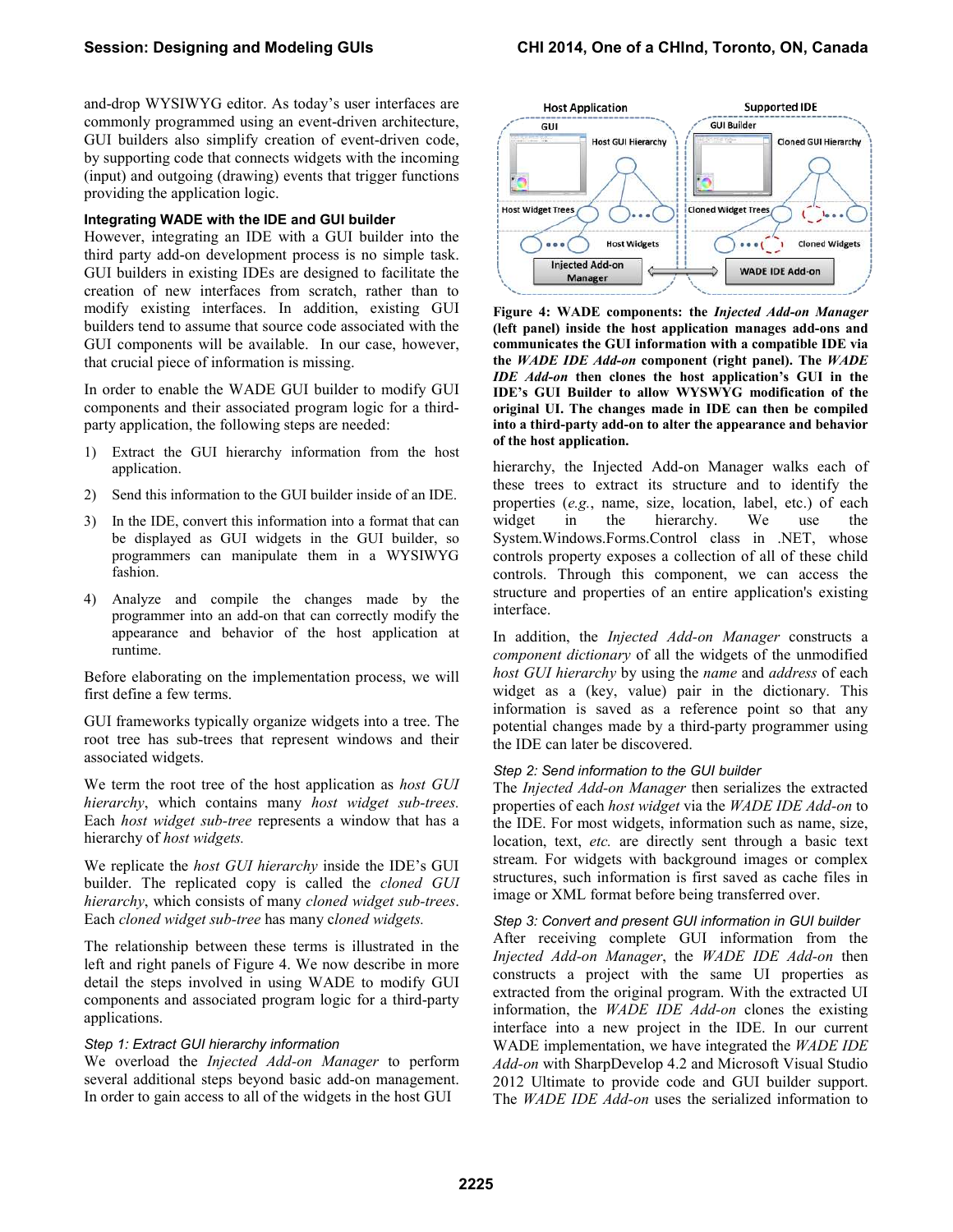replicate the *host GUI hierarchy* on the canvas of the supported IDE's GUI builder.

#### *Step 4: Analyze and apply changes*

Third-party add-on developers can then modify the *cloned GUI hierarchy* in a WYSIWYG fashion. This modified *cloned GUI hierarchy* and its associated program behavior is compiled into an add-on (in a DLL) that can be loaded into the host application by the *Injected Add-on Manager*.

Using the earlier constructed *component dictionary*, the *Injected Add-on Manager* can then examine the modified *cloned GUI hierarchy* inside the add-on and apply the changes to the *host GUI hierarchy* as described by the following simplified algorithm:

- *1) make all widgets in the host GUI hierarchy invisible*
- *2) for each cloned widget tree in the cloned GUI hierarchy:*
- *3) perform a breadth-first walk through all the cloned widgets, and for each cloned widget:*
- *4) try to find its corresponding host widget by looking up in the component dictionary using the widget name as the key*
- *5) if a corresponding host widget is found:*
- *6) iterate through the properties (including event handlers) of the cloned widget and set them to those of the host widget, and make it visible*
- *7) if a corresponding host widget cannot be found:*
- *8) add this cloned widget to the parent of the corresponding host widget in the host GUI hierarchy, and make it visible*

Using this algorithm, WADE can apply a third-party programmer's changes in the *cloned* GUI hierarchy to the GUI hierarchy of the *host* application. These changes include adding or deleting a widget, modifying the properties of a widget, or adding or modifying the event handlers of a widget.

Adding widgets is handled in the  $7<sup>th</sup>$  and  $8<sup>th</sup>$  statements of the algorithm. When the *Injected Add-on Manager* finds a *cloned widget* not in the *component dictionary*, it knows it is a new widget and adds it accordingly to the *host GUI hierarchy*.

**Deleting widgets** is implicitly handled by initially setting all *host widgets* to be invisible  $(1<sup>st</sup> statement in algorithm)$ , and only making visible those found in the *cloned GUI hierarchy*. The deleted widgets therefore will remain invisible after this process, and will appear to the user as if they had been deleted from the host application. We choose to hide the widget instead of deleting it because removing a widget at runtime may be risky. As a widget may have unknown runtime dependencies, permanently removing it may cause the application to crash. Thus, we choose a safer approach to achieve a similar effect.

**Property modification** of a widget is also handled in a simple yet effective fashion in the  $5<sup>th</sup>$  and  $6<sup>th</sup>$  statements of the algorithm. The number of widgets in the host GUI hierarchy is typically not exhaustive. So, instead of expending effort to explicitly detect individual changes, we simply reset all properties of all host widgets to the properties of their corresponding cloned widgets, regardless of whether the cloned widget has been modified or not.

**Event handler modifications** are also implicitly handled during the property resetting process because the .NET framework treats event handlers as part of the properties of a widget. Changing and associating new program logic with *host widgets* can be effectively applied without much additional effort beyond implementing the desired functionality.

As such, we successfully integrate the GUI builder and a number of IDE features into the third-party software add-on development process.

While WADE demonstrates a promising step towards addressing the power and ease of use trade-off for runtime modifications, it is important to note that WADE is not without limitations.

#### **Interface dynamics**

WADE enables the user to perform WYSIWYG modification of the GUI hierarchy only to the initial application state. Many interfaces, however, are dynamic and rely on runtime code that may alter the interface from how it appeared at the moment it was imported into WADE (i.e., dynamic widgets). Since the content of a widget can change at runtime, content modification through the GUI editor may not be applied back to the original application. Changes to the application may also conflict with the modifications implemented in WADE, possibly leading to unstable modifications that may not behave as expected.

However, certain interface dynamics can still be addressed using the WADE approach. For example, if dynamic widgets are initialized only once upon program invocation, it may still be possible to apply modifications using a monitoring program that knows when to take action after initialization.

#### **Custom widgets**

Another limitation of WADE is that the current implementation provides limited support for modification of custom widgets. Custom widgets often have derived custom properties and behaviors that are not recognizable by the GUI builder; they therefore cannot be properly displayed in the IDE.

However, not all custom widgets are unrecognizable. Custom widgets that derive from a standard, known widget will be treated as the base widget. The GUI editor can thus handle the inherited properties, but will be ignorant of any derivative behavior and properties.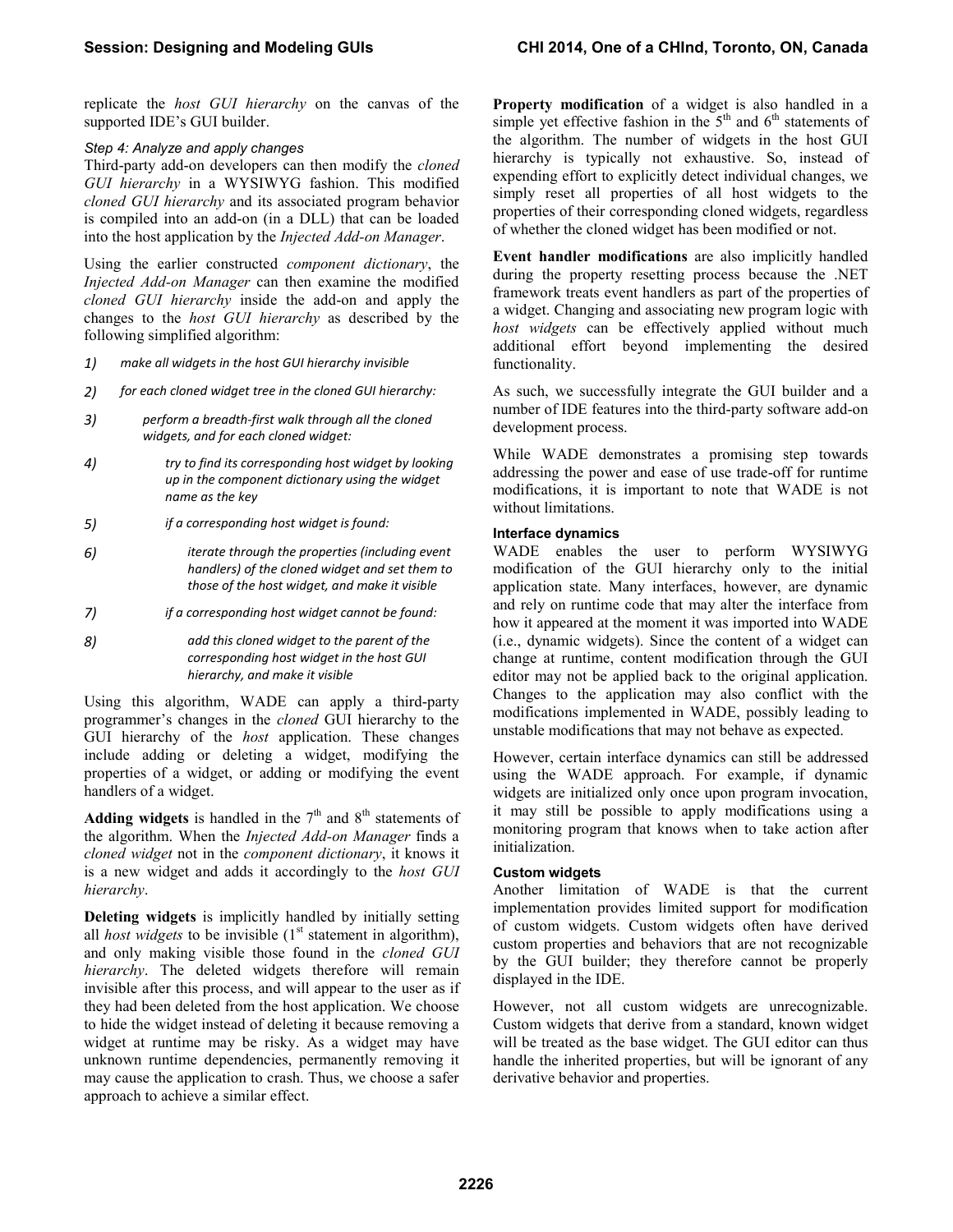Overall, developers are advised to first get familiar with the application behavior to clearly identify customization and runtime interface dynamics before using WADE to perform runtime modifications.

#### **Security implications**

Overloading at runtime can cause problems if the replacement method violates any of the assumptions in the original application's design. It is thus recommended to practice careful and defensive programming to avoid breaking the original application logic [\[4\]](#page-9-6).

However, as compared to toolkit modification approaches, WADE diminishes the risk of breaking the host application. In existing approaches, all modifications involve writing arbitrary code. With WADE's property editors and templates, the surface footprint of this code is diminished, and supported modifications can use known clean implementations. Writing additional code will remain risky as in Scotty and other toolkit approaches, but certain common modifications are now much safer.

#### **USER STUDY**

In order to assess the usefulness of WADE, we performed a user study. In terms of purpose and capabilities, WADE is most similar to Scotty [\[4\]](#page-9-6). Other alternatives, while having their own advantages, are less comparable to WADE in terms of the functionality provided or applicability. For example, surface-based approaches such as Façade and Prefab lack the ability penetrate underneath the surface; SubArtic requires use of the SubArtic toolkit to begin with.

While we expected WADE to significantly simplify add-on development as compared to Scotty, a primary objective of the user-study was to quantify the speed-up obtained with WADE over Scotty while modifying third-party software, and identify those WADE characteristics responsible for the speed-up. To this end, we performed a controlled experiment to assess and compare the strengths and limitations of the Scotty and WADE approaches.

#### **Participants**

Eight participants (7 males, 1 female) ranging from 21 to 32 years old ( $\mu$  = 25.5,  $\sigma$  = 3.34) participated in this study. All participants were experienced computer users and programmers.

#### **Apparatus**

The experiment was conducted using a DELL Optiplex 990 Desktop computer running on the Windows XP operating system, with 4 GB RAM and Intel Core i7-2600-3.40 GHz CPU. A Dell E2211H monitor, a USB optical mouse and a standard keyboard were used as the input/output devices. The Paint.NET interface to be modified is implemented in C# using Microsoft Visual Studio.

As Scotty was developed for the Cocoa framework in Mac OS whereas WADE runs on the .NET framework in Windows, we created a Scotty-like development environment (Scotty simulator) to support user tasks on Windows using the following tools:



**Figure 5. Screenshot of the ManagedSpy tool.**

**Runtime add-on manager**: a tool that enables a compiled add-on to be installed onto an existing program at runtime.

**ManagedSpy**: a Microsoft utility program that allows developers to spy on an application's GUI at runtime. Figure 5 presents a screen-shot of the program which allows a user to discover the names, types, and properties of the host application's GUI components at runtime. The ManagedSpy serves a similar functionality to the hierarchy browser, widget picker, and object observer tools offered in the Scotty environment. For WADE, we provided the addon manager and the WADE IDE based on SharpDevelop 4.2 with GUI builder as previously described.

#### **Task and Training**

Before the actual experiment, each participant was given a tutorial demonstration and three practice tasks similar to the experimental tasks to familiarize him/herself with the use of the Scotty simulator and WADE. For each approach, we provided a manual with the information necessary for the users to complete the tasks.

The manual for the Scotty-like approach included step-bystep instructions for (i) accessing the GUI window and child widgets, (ii) changing widget properties using the information retrieved by ManagedSpy, (iii) coding snippets to hide items, (iv) coding snippets to add new widgets, and (v) using the add-on manager to insert DLLs back to the host application. The WADE manual included instructions on how to (i) trigger commands to inject the add-on manager DLL, (ii) clone the host application, (iii) write GUI modifications to a DLL and (iv) re-inject this DLL back to the host program.

Note that the instructions we provided made code-based modifications (as with the Scotty simulator) much easier, because in real world scenarios, the methodology for achieving GUI modifications is not obvious and must be figured out in a trial and error fashion. However, to facilitate participants' completion of the tasks, we provided all the requisite information in the user manual.

The tasks to be completed using (a) our Scotty simulator and (b) WADE in the experiment are described below: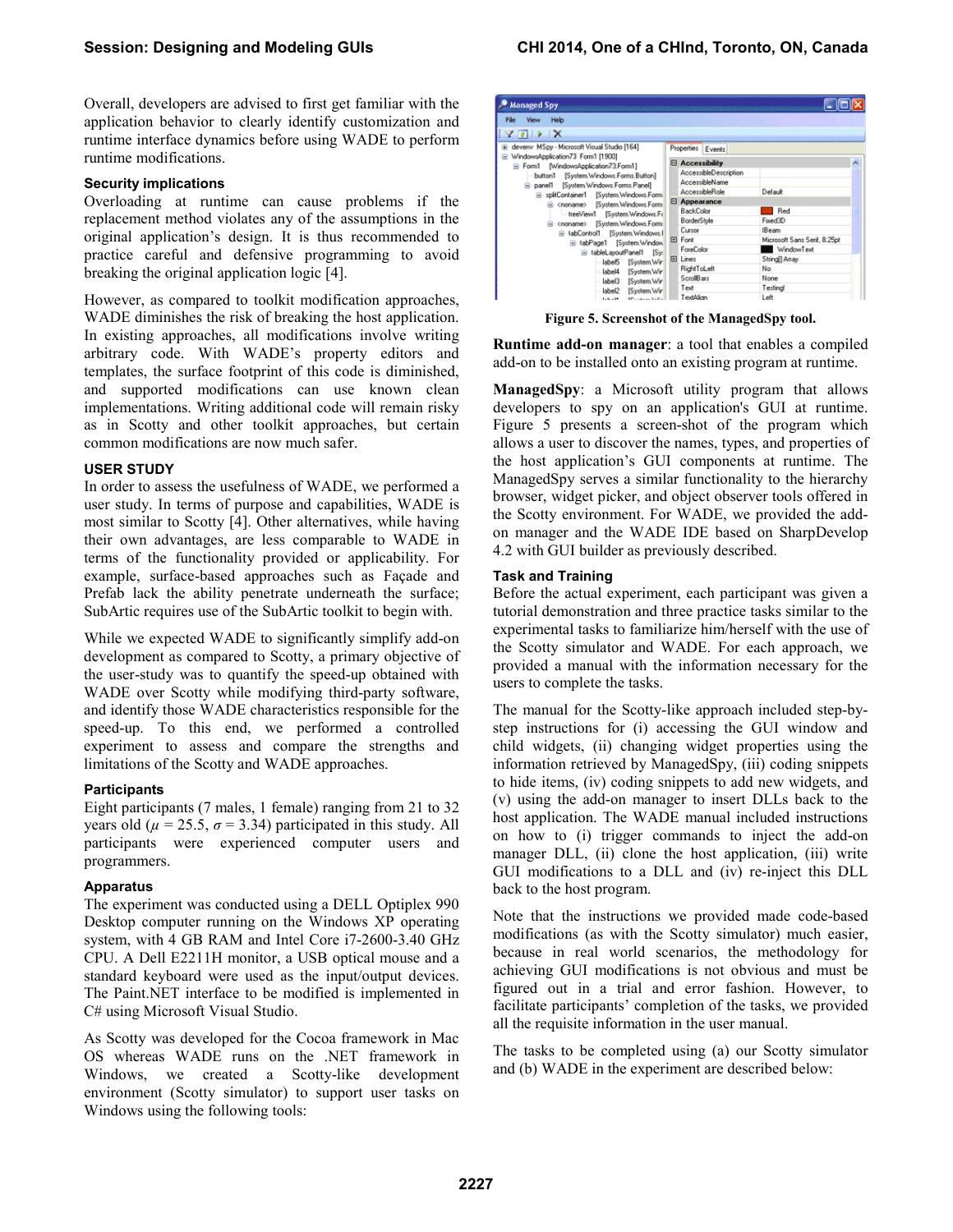- **Personalized reconfiguration**: In the first task, users were required to rename two menu items, hide three menu items, change the font size and style of the main menu bar, and change the representational picture for a widget.
- **Adding functionality via add-ons**: For the second task, users were required to add a new button called "Undo all" on the icon bar (as in Figure 1). Once the "Undo all" button is clicked, it would undo all user modifications for a particular session.

#### **Experimental Design**

We used a within-participants design in which all participants were asked to perform all tasks using both approaches. Participants were randomly assigned to two groups of four participants each. Half of the participants performed the two tasks with the Scotty simulator first, followed by WADE, while the other half performed the two tasks in the reverse order. Each participant performed the entire experiment in one sitting lasting 1-2 hours, with optional breaks between tasks.

In summary, the design was as follows (excluding practice tasks): 8 subjects  $\times$  2 coding approaches (Scotty-simulator vs. WADE)  $\times$  2 tasks (GUI reconfiguration, add-on  $development$ ) = 32 tasks in total. Comparative factors were time spent on the tasks, whether or not the task was successful, and participants' subjective preferences in their post-experiment questionnaire.

#### **Results**

The user-study results confirmed that software modification is much easier with WADE than with Scotty.

**Accuracy**: Seven participants finished all tasks, while one participant only finished the first task using both approaches. Therefore, from the task completion point of view, there was no difference between the two approaches.

However, there was a difference in the number of attempts it took for participants to finish each task. An *attempt* denotes each instance a participant believed the task was complete, and tried to execute the modifications he/she had made. Errors in program execution, therefore, resulted in multiple attempts. On average, participants required 1.13 attempts to complete a task using WADE, and 1.75 attempts with the Scotty-like approach. A paired *t*-test comparison between the two approaches revealed that this difference is marginally significant  $(t_7 = 4.07, p = .083)$ . This result suggests that users are likely to commit fewer mistakes during interface modification using WADE than Scotty.

**Time to task completion**: We then conducted a 2x2 repeated measures ANOVA on the task-completion times with the approach type (WADE/Scotty) and task type (reconfiguration/add-on integration) as the relevant factors. Figure 6 presents the results. As expected, we found a significant main effect of the approach used  $(F_{1,7} = 31.41)$ ,



**Figure 6: Comparison of task completion times for WADE and Scotty.** 

*p*<0.01) on the task-completion time, which implies that on average, users completed the two tasks significantly (about 2.4 times) faster using WADE (264.4 s) than with the Scotty-simulator (639 s).

**Qualitative comparison**: After the experiment, participants were asked to rate various aspects of the two approaches on a 5-point Likert scale. In all, they answered four questions concerning *usefulness* (how useful was the software modification tool?), *user productivity* (how much did this tool improve your productivity?), *learnability* (how easy was it to learn the steps involved in this approach?) and *overall satisfaction*. WADE received a minimum average score of 4.75 on all counts. On the other hand, the Scottylike approach received a highest score of 3.25 for *usefulness*, and a lowest score of 2.25 on *user productivity*.

#### **Discussion**

#### *Factors contributing to WADE's performance advantage*

Results of the user study clearly demonstrate the advantages of using WADE's integrated approach for reconfiguration and add-on development tasks. The performance gain with WADE arose due to a number of factors as enumerated below.

1) The WYSIWIG GUI editor allows participants to more directly interact with and manipulate widgets and their properties. This consequently saves time and effort required to look up the GUI widget hierarchy for appropriate names and properties before applying any changes, as indicated by our participants: "*WADE enables direct manipulation which is easy, faster and intuitive. (P1, P5)".* 

2) Fewer task completion attempts using WADE can be attributed to the fact that direct interface manipulation essentially involves *recognition* of widgets and their properties, while coding relies on *sense making* and *recall.*  It is easier to make mistakes using the pure coding approach, as indicated by the higher average number of attempts mentioned earlier*.*

3) Although coding is necessary to add/modify GUI functionality, the WADE IDE provides scaffolding in the form of event handler templates to aid the development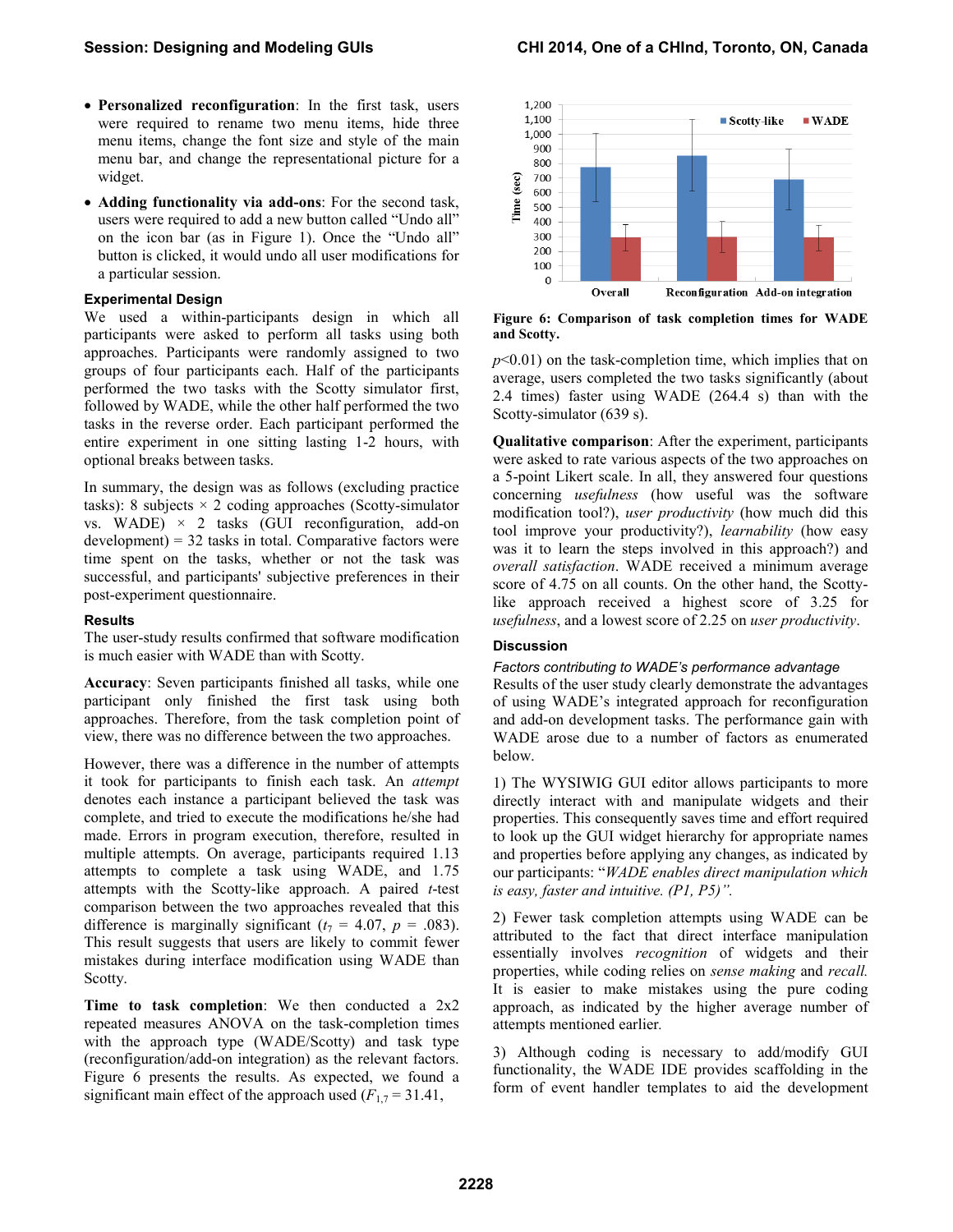#### process. "*The event handler template makes coding easier*" (*P1*).

4) In the Scotty-like approach, the sense-making process and coding for the add-ons are separate tasks handled using different tools and applications, causing additional overhead both cognitively, in terms of remembering and linking the information, as well as physically, in terms of operating and interacting with multiple, different tools. In WADE, the IDE provides an integrated environment for coding, which can reduce the time spent on managing and interpreting the code. As indicated by P4: "*Switching back and forth between ManagedSpy and IDE is tedious and frustrating*".

5) Finally, as all necessary instructions required for modifying UI components using the Scotty simulator, typically unavailable in the real world, were provided to users, latency involved in discovering the correct modification commands is not accounted for in this study. Therefore, one can expect WADE to enable an even larger performance gain over toolkit-based deep approaches such as Scotty in real-world scenarios.

In summary, the advantages of WADE over Scotty-like approaches are (1) Direct and easy location-cummanipulation of target widgets due to the WYSIWYG editor; (2) Fewer chances of committing errors during interface modification as the UI modification process is simplified by the WADE IDE; (3) Scaffolding provided by WADE for incorporating add-ons, in the form of event handlers, enables easier and faster addition/modification of functionality; (4) Facilitation provided by the IDE significantly reduces switching time between different applications and tools; (5) Less search time required to find the correct statements to manipulate GUI properties.

While the user study conclusions are not surprising, as WYSIWYG GUI editing is easier than explicit code hacking, it demonstrates that an IDE greatly simplifies UI modification as compared to a Scotty-like approach even for relatively experienced programmers. All of our participants mentioned that they are less likely to use the Scotty simulator for implementing third-party add-ons. On the other hand, WADE significantly lowers the knowledge barrier for developing third-party GUI add-ons. Six out of eight participants indicated that they would use WADE to write add-ons for third-party software.

#### **Limits of the GUI builder metaphor**

While many of the modifications were easier to perform using a GUI builder, participants also found it less convenient when dealing with repetitive or looping tasks. For example, if a participant is asked to change 6 out of 7 labels to a different font type, it is easier to use a loop than manually perform the changes multiple times. The GUI metaphor delivers important benefits to learnability, memorability, and error prevention, but it can be inefficient for frequent users [\[8\]](#page-9-14). In such cases, a command language

may be preferred as it allows simpler programming of similar and repetitive tasks, but at the cost of requiring the user to learn command names and syntax, putting more demands on the user's memory and increasing the chance of errors. Combining both approaches may mitigate this trade-off. For example, Inky [\[8\]](#page-9-14) allows for sloppy command input and provides rich visual feedback to reduce the cost on user's memory, making it less error-prone. Sikuli [\[17\]](#page-9-10), on the other hand, enables inclusion of visual images in the command to make it easier and more intuitive to refer to graphical elements. To some extent, WADE follows the same approach by introducing the GUI builder into Scotty's command line programming environment to improve the ease of use and robustness of the third party add-on development. However, our user study has revealed that there is room for improvement to better combine the advantages of the GUI builder and command line programming to further improve the efficiency and ease of use of third party add-on development.

#### **EXTENSION TO OTHER FRAMEWORKS & PLATFORMS**

Although WADE is currently only implemented for the *Windows Forms* framework, its approach can be generalized to most other frameworks and platforms.

In general, the WADE approach involves the following three framework-dependent steps:

1) Create an injected add-on manager that can enter the runtime process to manage add-ons, retrieve the GUI hierarchy information, and apply changes back to the host application.

2) Identify a suitable IDE that has GUI builder support and allows add-on integration.

3) Implement an add-on for the IDE that can import the GUI hierarchy from the host application, display it in the GUI builder, and compile the changes to a DLL add-on.

#### **Choosing runtime code intervention method**

The key to step 1 is runtime code observation and intervention. On Windows, we use DLL injection. (A solution for Mac OS X is described in [\[4\]](#page-9-6).) While there are several ways to achieve DLL injection in Windows, we present two primary methods below: a) registry key-based injection and b) system hook-based injection [\[14\]](#page-9-5).

Registry key-based injection works by adding a new DLL to a registry AppInit key. In Windows Vista and Windows 7, this feature is disabled by default, but can be achieved through code signing. Whenever a new application loads, the DLL will be loaded into the same process as well.

System hook-based injection works by using a separate background monitoring application that detects new programs and uses methods such as SetWindowsHookEx. While more cumbersome and complex, this approach injects the DLL at the deeper thread level and can be used by all versions of Windows.